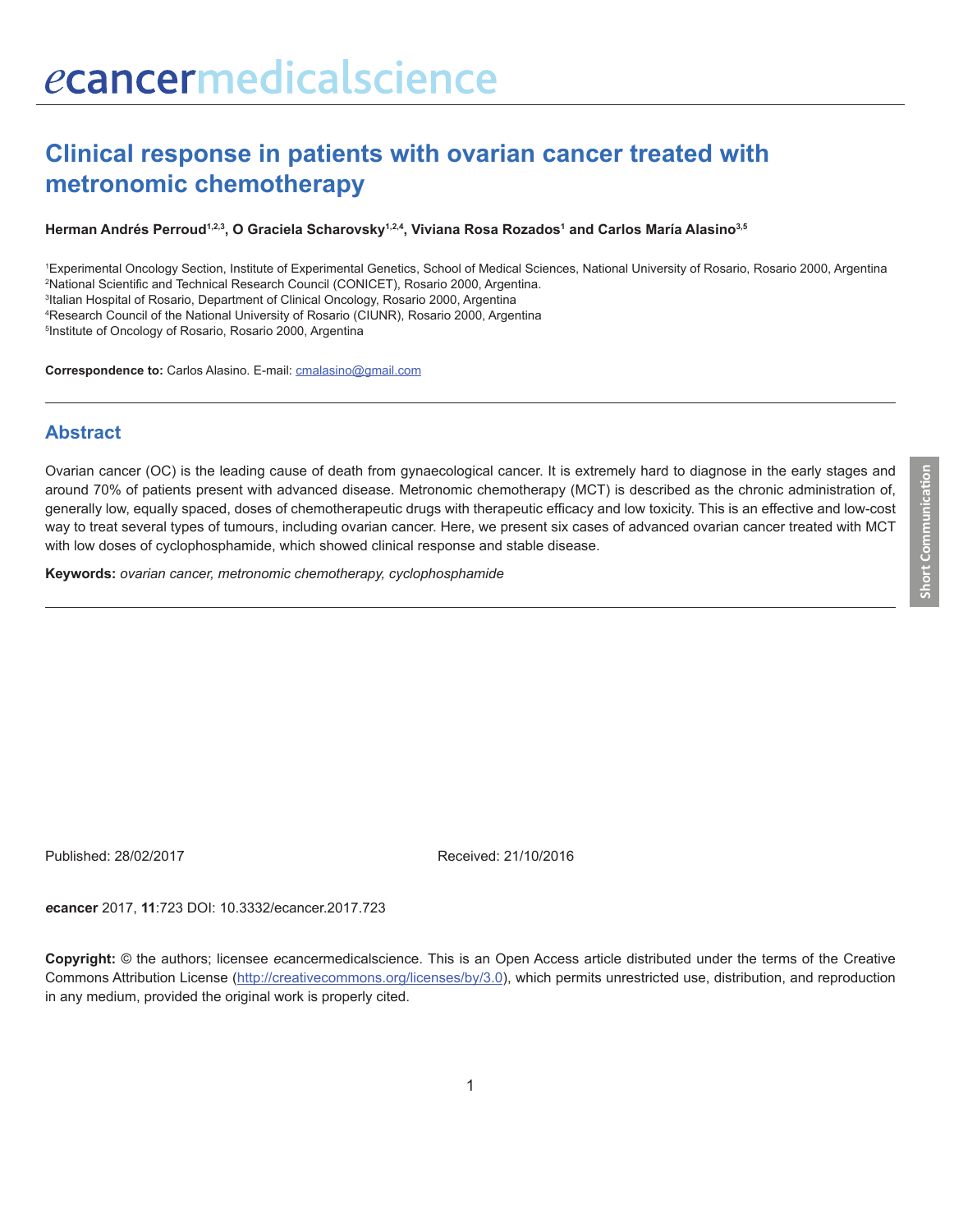### **Introduction**

Ovarian cancer (OC) is the leading cause of death from gynaecological cancer in the United States, and accounts for 5% of cancer deaths among women, causing more deaths than any other gynaecological cancer. Unfortunately, less than 40% of women with ovarian cancer are cured [\[1\]](#page-6-0). In Argentina, OC is the fifth most common cancer in women, with approximately 2300 new cases per year, and it represents the sixth leading cause of cancer mortality in women [\[2\]](#page-6-0). The incidence of OC increases with age and it is higher in the sixth and seventh decade of life [\[3\]](#page-6-0).

OC is extremely hard to diagnose in the early stages [\[4\].](#page-6-0) While most of the patients who are diagnosed with ovarian cancer at the early stages are asymptomatic, when clinical symptoms appear, patients have already developed middle- to late-stage tumours. Around 70% of patients present with advanced disease; the stage of the tumour when it is diagnosed as extremely important, because the 5-year survival is about 92% for the early stages, while it decreases to 18% for stage IV [\[5\]](#page-6-0).

For non-metastatic OC, surgery remains the most important treatment, followed or not by adjuvant treatment with intravenous (IV) or intraperitoneal (IP) chemotherapy with platinum and taxanes [\[6–](#page-6-0)[8\].](#page-7-0) The overall survival achieved with IP paclitaxel/cisplatin is longer than that obtained with IV paclitaxel/cisplatin in patients with optimal cytoreductive surgery [\[9\]](#page-7-0). Schemes with carboplatin have been demonstrated to be effective in patients with poor performance status [\[10\]](#page-7-0).

Other treatment regimens for OC have been proposed, like hormone treatment [\[11\],](#page-7-0) or targeted therapies using bevacizumab. However, the benefits of bevacizumab treatment are in question [\[12\]](#page-7-0).

Low-dose metronomic chemotherapy (MCT) described as the administration of chronic, equally spaced and, generally, low doses of chemotherapeutic drugs without extended rest periods, that allows chronic treatment with therapeutic efficacy and low toxicity, has been demonstrated to be effective in several types of tumours (breast, sarcoma, lung, prostate), the decrease in vascular endothelial growth factor being one of the demonstrated mechanisms of action [13-16], which results in an antiangiogenic effect. Besides, MCT has been proved to modulate the host immune response; this effect is important considering that the anticancer immune response may be crucial for the long-term control of cancer. MCT can tilt the balance from immunosuppression to immunostimulation by several mechanisms, such as induction of immunogenic cancer cell death, enhancement of antigen presentation by dendritic cells, increase in cancer cells immunogenicity, depletion of regulatory T cells and modulation of myeloid-derived suppressor cells, enhancement of the cytotoxic activity of immune effector cells like tumour-specific T cells and γδT cells [\[17\].](#page-7-0) Moreover, since OC is strongly immunogenic, the therapeutic utility of immune checkpoint inhibitors, which would be able to overcome the tumour immune escape, is being explored [\[18\].](#page-7-0) Regulatory T cells (Tregs) is consider a poor prognosis factor. Interestingly, low doses of Cy administered metronomically have shown to decrease the level of Treg cells in tumour infiltrates [\[19,](#page-7-0) [20\].](#page-7-0)

Another benefit described for MCT is the improvement of patients´ quality of life (QOL) or, at least, the absence of adverse changes in QOL [\[21\].](#page-7-0)

At present, there are not many MCT trials involving OC, and most of the literature deals with case reports, or retrospective studies. In this case series report, we describe the evolution of six patients with advanced OC treated with metronomic cyclophosphamide as a palliative treatment.

#### **Methods and case report**

Six patients from the Italian Hospital of Rosario with advanced metastatic disease, refractory to standard chemotherapy, who were treated with metronomic cyclophosphamide were reviewed. The cases herein reported are consecutive and the total number of OC patients treated with MCT between 2012 and 2016 in the Italian Hospital of Rosario. The treatment selection was according to the attending doctor decision. Responses were evaluated using RESIST 1.1 and disease control was done using CT scan or MRI. [Table 1](#page-2-0) shows a summary of the main findings for each patient. [Table 2](#page-2-0) shows the treatments received and the PFS for each one.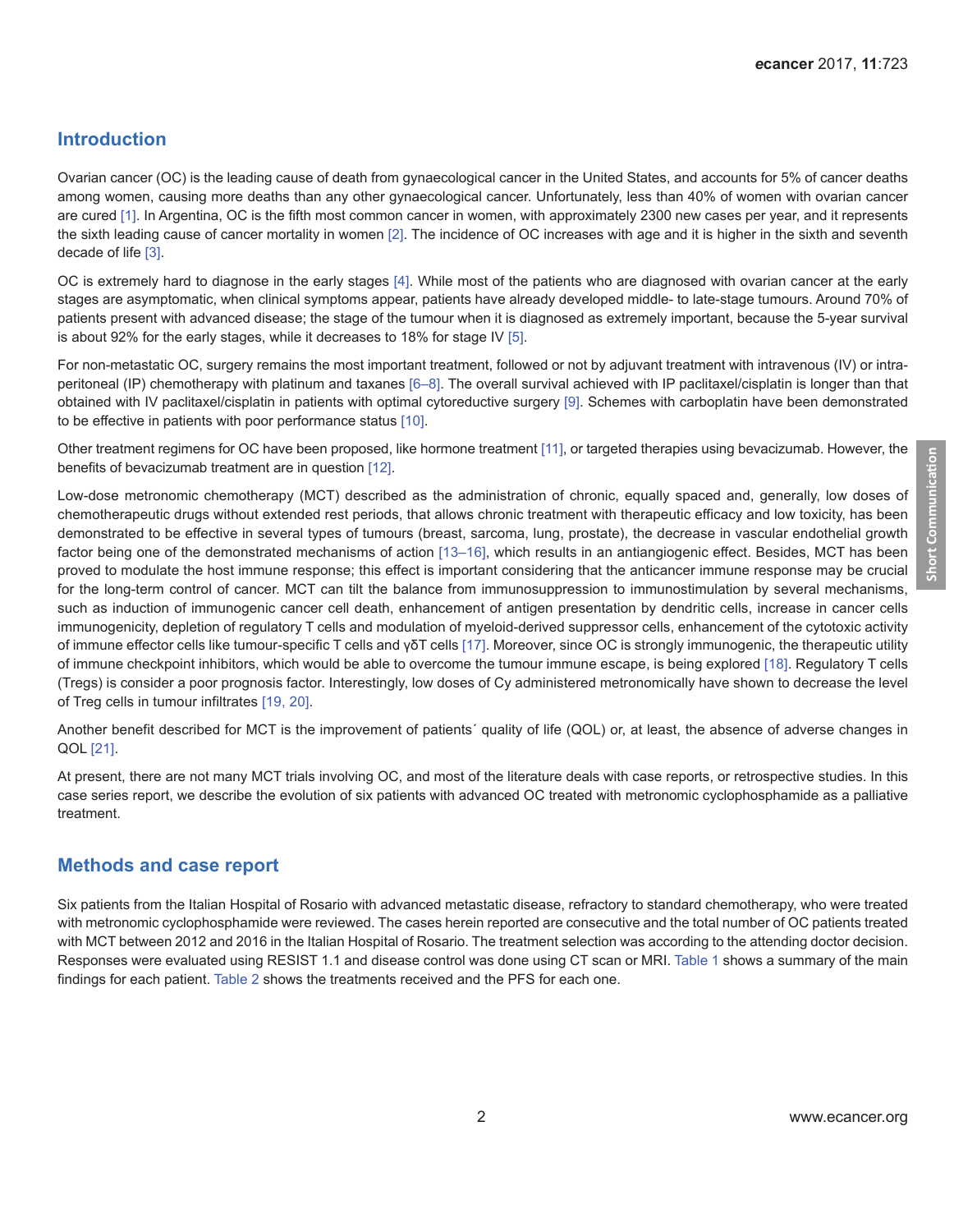#### <span id="page-2-0"></span>**Table 1. Patient characteristics summary.**

|                                                    | <b>Patient 1</b> | <b>Patient 2</b> | <b>Patient 3</b> | <b>Patient 4</b> | <b>Patient 5</b> | Patient 6      |
|----------------------------------------------------|------------------|------------------|------------------|------------------|------------------|----------------|
| Age at diagnosis (years)                           | 63               | 55               | 57               | 56               | 52               | 54             |
| Age at MCT (years)                                 | 66               | 63               | 63               | 59               | 56               | 57             |
| <b>Diagnosis</b>                                   | Endometrioid     | Endometrioid     | Papillary        | Papillary        | Endometrioid     | Papillary      |
|                                                    | adenocarcinoma   | adenocarcinoma   | adenocarcinoma   | adenocarcinoma   | adenocarcinoma   | adenocarcinoma |
| <b>Stage at diagnosis</b>                          | <b>IIIC</b>      | <b>IIIC</b>      | IIIC             | <b>IIIC</b>      | <b>IIIC</b>      | <b>IIIC</b>    |
| <b>Stage at MCT</b>                                | <b>IIIC</b>      | IV               | IV               | <b>IIIC</b>      | IV               | IV             |
| No of previous lines of<br>chemotherapy            | 2                | 3                | 4                | 3                | 3                | 2              |
| <b>IP/HIPEC</b>                                    | No/Yes           | No/No            | No/No            | Yes/No           | No/No            | Yes/No         |
| Hormone therapy                                    | No               | Yes              | Yes              | No               | No               | Yes            |
| <b>Metastatic sites</b>                            | Intra-abdominal  | Lung, liver      | Lung, liver      | Pelvic, regional | Hepatic, pelvic  | Hepatic        |
| Mean PFS (months)*                                 | 13.5             | 24,5             | 18               | 6                | 7                | 11             |
| <b>PFS with MCT (months)</b>                       | 17               | 24               | 20               | 6                | 21               | 12             |
| Best clinical response with MCT                    | <b>nPCR</b>      | <b>SD</b>        | <b>SD</b>        | <b>SD</b>        | <b>SD</b>        | <b>SD</b>      |
| <b>Performance Status (ECOG)</b><br>prior/post MCT | 3/1              | 2/1              | 1/1              | 2/2              | 1/1              | 2/2            |

MCT: metronomic chemotherapy; IP: intra-peritoneal chemotherapy; HIPEC: hyperthermic intra-peritoneal chemotherapy. PFS: progression-free survival. \* mean PFS calculated with the PFS of each line of standard treatment.

#### **Table 2. Treatments summary.**

|                                   | <b>Patient 1</b>                        | <b>Patient 2</b>             | <b>Patient 3</b>                            | <b>Patient 4</b>                          | <b>Patient 5</b>             | Patient 6                                    |
|-----------------------------------|-----------------------------------------|------------------------------|---------------------------------------------|-------------------------------------------|------------------------------|----------------------------------------------|
| <b>First line of</b><br>treatment | $C + P$ IV $\times$ 6 cycles            | $C + P$ IV $\times$ 6 cycles | $C + P$ IV $\times$ 6 cycles                | $C + P$ IP $\times$ 6 cycles <sup>*</sup> | $C + P$ IV $\times$ 6 cycles | $C + P$ IV $\times$ 6 cycles                 |
| PFS (months)                      | 16                                      | 37                           | 26                                          | 4                                         | 14                           | 19                                           |
| Second line of<br>treatment       | $C + P$ IV $\times$ 6 cycles<br>+ HIPEC | <b>Tamoxifen</b>             | $C + P$ IV $\times$ 6 cycles<br>+ Tamoxifen | <b>LSD</b>                                | Carboplatin<br>monodrug **   | Cisplatin IP                                 |
| PFS (months)                      | 11                                      | 36                           | 24                                          | 6.6                                       | $\overline{2}$               | 9                                            |
| Third line of<br>treatment        | MCT Cy 50 mg<br>p.o.d                   | $C + P$ IV $\times$ 6 cycles | Carboplatin mono-<br>drug                   | Carboplatin mono-<br>drug                 | <b>LSD</b>                   | Tamoxifen                                    |
| PFS (months)                      | 17 (OG)                                 | 12                           | 11                                          | 7                                         | 5                            | 5                                            |
| Fourth line of<br>treatment       |                                         | <b>LSD</b>                   | <b>LSD</b>                                  | MCT Cy 50 mg<br>p.o.d                     | MCT Cy 50 mg<br>p.o.d        | MCT Cy 50 mg p.o.d                           |
| PFS (months)                      |                                         | 13                           | 10                                          | 6                                         | 21 (OG)                      | 12                                           |
| <b>Fifth line of</b><br>treatment |                                         | MCT Cy 50 mg<br>p.o.d        | MCT Cy 50 mg<br>p.o.d                       |                                           |                              | Carboplatin,<br>gemcitabine +<br>bevacizumab |
| PFS (Months)                      |                                         | 24                           | 20                                          |                                           |                              | N/A                                          |
| Sixth line of<br>treatment        |                                         | Topotecan +<br>Bevacizumab   |                                             |                                           |                              | <b>LSD</b>                                   |
| <b>PFS (Months)</b>               |                                         | 2                            |                                             |                                           |                              | N/A                                          |

\*Patients treatment with IV schemes finished due to complications with the port.

\*\*Patient presented severe anaphylactic reaction, and treatment was stopped.

OG: on going. C+P: carboplatin + paclitaxel; MCT: metronomic chemotherapy; LSD: liposomal doxorubicin; N/A: not available.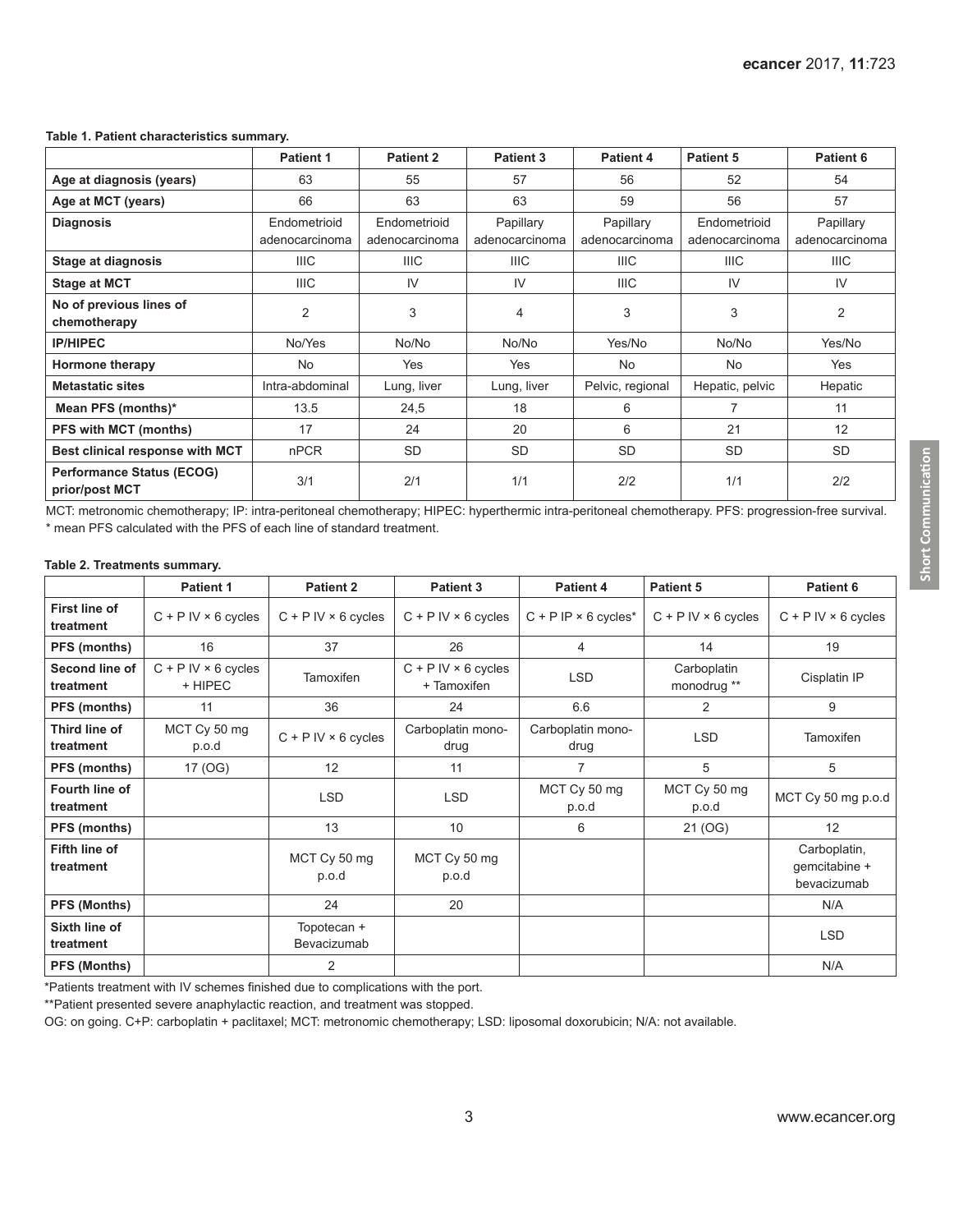Patient 1: A 63-year-old female, with no background of serious diseases, who consulted for pain, abdominal distention, and ascites, was diagnosed a stage IIIC poorly differentiated ovarian endometrioid adenocarcinoma in July 2011. The preoperative level of cancer antigen-125 (CA125) was 200.6 U/ml. The surgeon performed a R0 resection and then she received standard chemotherapy. After relapse, and due to the patient condition, low doses of cyclophosphamide (Cy) were considered. She received MCT with Cy (50 mg per oral, once daily -p.o.d-) since October 2014 and she is still on treatment; CA125 levels began a slow decrease, reaching normal values after 4 months of treatment. After 17 months of MCT a control MRI showed a major partial response (Figures 1 and 2). The patient is still under low doses of Cy, with good tolerance to medication and good QOL.

**Patient 2:** A 55-year-old female was diagnosed with bulky stage IIIC ovarian endometrioid adenocarcinoma. Pre-operative CA-125 was 114 U/ml. The patient was treated with neo adjuvant chemotherapy and then, R0 resection surgery. Due to a significant decrease in her QOL in the fourth relapse (3 lines of chemotherapy and hormonal treatment) she started MCT with Cy (50 mg p.o.d). CA125 levels decreased from 55 U/ml to 9 U/ml in 5 months. Treatment was well tolerated with clinical improvement and weight gain. She received MCT from February 2014 to February 2016. After almost 24 months of treatment with stable disease, the patient progressed and she was switched to topotecan+bevacizumab, with very bad tolerance, deterioration of QOL and without therapeutic response. The patient is still alive in palliative care at the moment.



**Figure 1. Pelvic magnetic resonance imaging using diffusion-weighted image. (A) Solid tumour lesion (arrow) of 2 cm pararectal space left rear; (B) a 2.2 cm tumour lesion in left paracolic pit. Both with enhancement in the diffusion restriction sequences; (C and D) after MCT, there are no signs of those lesions.**



**Figure 2. Contrast-enhanced pelvic magnetic resonance imaging. Previous MCT: (A) a 2.1 cm solid tumour in left paracolic grave, the tumour appears in close association with the rear edge of descendent colon and the left latero-conus fasia; (B) a 2.6 cm × 2.8 cm solid tumour lesion in contact with sigmoid colon; (C) a 2 cm tumour lesion in the pararectal space left rear. A, B, and C showed contrast enhancement after intravenous administration of gadolinium. After MCT: (D) no lesion in the left paracolic grave (arrow); (E) residual tumour lesion without diffuse heterogeneous enhancement with intravenous administration of gadolinium (arrow); (E) no lesion observed in the pararectal space (arrow).**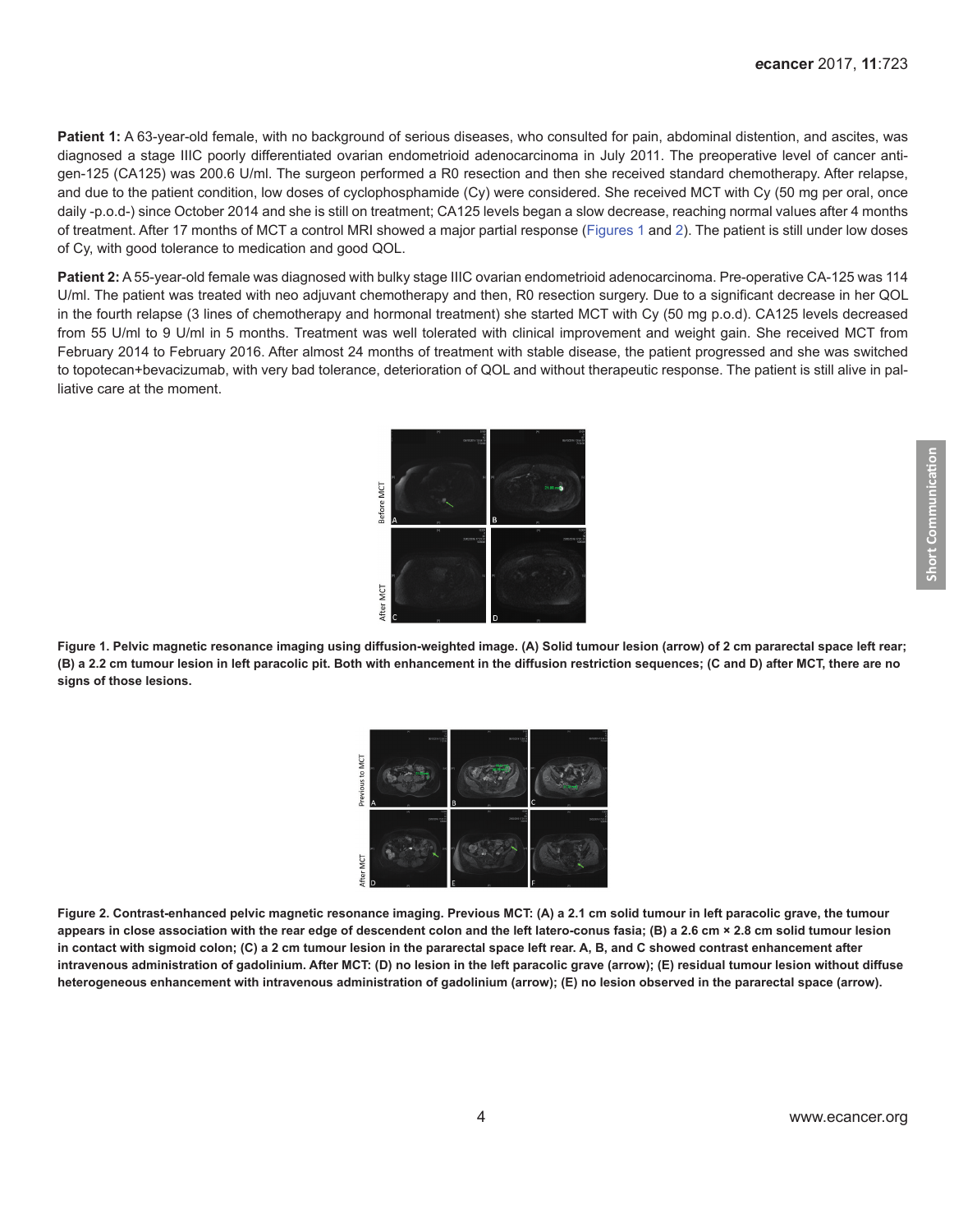Patient 3: A 57-year-old woman was diagnosed with a stage IIIC epithelial ovarian cancer. Pre-operative CT showed ascites and abdominal mass. Pre-operative CA125 was 800 U/ml; she underwent optimal cytoreductive surgery and adjuvant chemotherapy. Due to progression, she received four lines of chemotherapy before MCT. She began metronomic Cy (50 mg p.o.d) after increase in the size of hepatic metastasis. CA125 decreased without reaching normal levels (values from 45 to 60 UI/ml). The patient recovered from the toxicity of the last chemotherapy treatment, kept working and had a normal way of living. Transient Cy dose reductions were indicated, due to G1 haematological toxicities. CT scans showed stable disease. She received MCT from March 2012 to November 2013. Progression was detected after 20 months of treatment. The patient was lost to follow-up.

**Patient 4:** A 56-year-old female, with no background of serious diseases, was diagnosed stage IIIC poorly differentiated infiltrating papillary adenocarcinoma of the ovary. Surgical exploration confirmed ascites and positive peritoneal implants. R0 Resection surgery was performed. Pre-operative level of CA125 was 16,860.6 U/ml. She received initial standard chemotherapy with early recurrence and two additional lines of chemotherapy, showing minor responses and rapid progression. With an inoperable pelvic mass and poor performance status, she started MCT (Cy, 50 mg p.o.d). The treatment elapsed with minimal toxicity, and ascites was controlled with diuretics. The patient's condition remained stable with ECOG 2 for 6 months, after which she worsened gradually and died because of pleural effusion and lung metastasis.

**Patient 5:** A 52-year-old female, with a background of hypothyroidism, presented with abdominal distention and a pelvic tumour in a CT scan. She was diagnosed with a stage IIIC infiltrating endometrioid ovarian adenocarcinoma. She received surgery and standard chemotherapy with a total of three lines of treatments. After progression, she started MCT Cy (50 mg p.o.d) with a minimal hematological toxicity. MCT began in September 2014 with no interruptions and, at present, the patient continues the treatment. The patient's condition remained stable with good QOL (ECOG 1). The patient is still alive (June 2016) with 21 months of PFS at the moment of manuscript writing.

**Patient 6:** A 54-year-old woman was diagnosed with a stage IIIC papillary ovarian adenocarcinoma. Pre-operative CA125: 1648 U/ml; she underwent optimal cytoreductive surgery and received adjuvant chemotherapy. She received two lines of chemotherapy, a new surgery of the peritoneal masses and hormonal treatment before MCT. She was treated with MCT (Cy 50 mg p.o.d) with good tolerance and stable disease for 12 months. She received MCT from December 2013 to December 2014. After that period, the tumour progressed and she began a scheme with targeted therapy (bevacizumab) plus chemotherapy with partial response, severe toxicity and rapid progression. The patient is still alive and is under liposomal doxorubicin (LSD) chemotherapy at the moment of manuscript writing.

#### **Discussion**

Here, we present six patients with metastatic OC in which metronomic Cy provided prolonged stable disease, clinical benefit, and one case with near clinical complete response.

The use of platins and taxanes has improved the overall survival for OC. The outcomes depend not only on the chemotherapy schemes, but also on others factors like response to first line chemotherapy, disease free survival upon surgery, and number of previous treatments [\[22\]](#page-7-0).

Metronomic chemotherapy with low doses of Cy has been proposed as a potential treatment of OC due to its antiangiogenic and immunomodulating properties [\[17\].](#page-7-0) However, the clinical trials that support this approach are scarce, and most of the information comes from case reports [\[23\]](#page-7-0) and pre-clinical studies. Merritt *et al*., in a OC pre-clinical model, described that metronomic topotecan has antiproliferative effect and targets some pro-angiogenic mediators like Hif-1 alfa, suggesting it as a novel therapeutic strategy [\[24\].](#page-8-0) Likewise, the use of nabpaclitaxel and metronomic topotecan showed significant reductions in tumour weight and proliferation as well as pazopanib did. Those agents seem to be ideal for clinical trials [\[25,](#page-8-0) [26\]](#page-8-0). On the other hand, regarding the resistance to the drugs administered metronomically in different types of tumours, including OC, Chow *et al* suggested that the sensitivity to MCT using different drugs do not only depends on the antiangiogenic mechanism, but also on other unknown additional mechanisms that could be drug-specific [\[27\]](#page-8-0).

One of the most controversial topics in OC is the use of antiangiogenic/target drugs. The combination of bevacizumab with carboplatin/ paclitaxel is associated with longer disease-free survival than the combination alone. But no significant difference has been observed in terms of overall survival rate [\[28\]](#page-8-0). Also, the use of bevacizumab as a maintenance drug subsequent to chemotherapy has not offered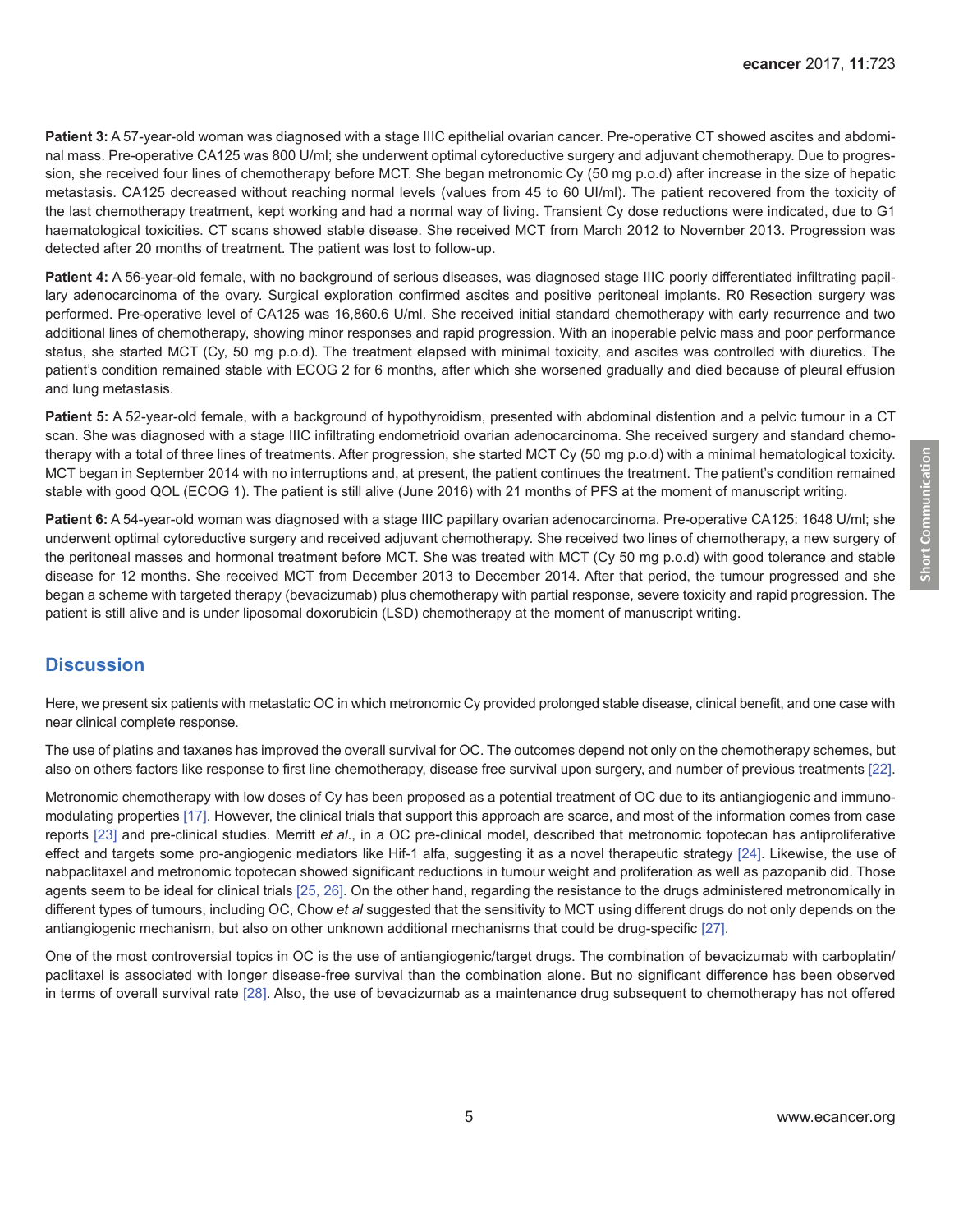benefits in survival, resulting in the addition of many side effects, and the increase in the treatment costs [\[29\].](#page-8-0) Since the evidence shows that bevacizumab does not appear to confer any survival advantage, the National Comprehensive Cancer Network panel does not recommend its use.

In the clinical field, two retrospective studies analysed the role of MCT in OC. Sánchez-Muñoz *et al* suggested that the combination of metronomic oral Cy plus bevacizumab in heavily pretreated patients with recurrent OC could be an option, with a response rate of 40% and a Clinical Benefit of 48% [\[30\].](#page-8-0) Also, Ferrandina *et al* showed the efficacy and safety of metronomic oral Cy in heavily treated relapsed OC; the patients responding to MCT showed higher PFS and OS compared to those who had stable disease or disease progression [\[31\]](#page-8-0). Moreover, a case report by Samaritani *et al* presented a patient with stage-IIIC OC treated with metronomic Cy, who showed an impressive PFS of 65 months, without side effects, after non-response to standard chemotherapy with platins, taxans, and topotecan [\[23\]](#page-7-0). Those results are very encouraging and the prolonged PFS accomplished agrees with the ones herein described. The non-randomized clinical trial conducted by El-husseiny *et al*, setting metronomic Cy and methotrexate as maintenance therapy in patients who achieved complete response after platinum and paclitaxel regimens, showed that the PFS was significantly higher (18 months) in the treatment arm than that of the observational one (15 months). Also, no grade III–IV toxicities were observed and the treatment regimen was safe and well tolerated [\[32\]](#page-8-0). Furthermore, the addition of bevacizumab (10 mg/kg) IV every two weeks to metronomic oral Cy 50 mg/d in recurrent OC showed a median PFS of 7.2 months, with mild toxicity [\[33\]](#page-8-0).

It is well known that angiogenesis plays an important role in tumour growth and dissemination, and it is a key process in OC progression [\[15\]](#page-7-0). However, its intended inhibition with bevacizumab has not achieved the main objective, neither for adjuvant nor for maintenance or metastatic settings, causing serious side effects and increasing the costs of patient care. Some single and series case reports described the benefit of adding bevacizumab to MCT with Cy [\[34–36\]](#page-8-0); and one retrospective review describe that the addition of Cy to intravenous bevacizumab in heavily pre-treated patients with recurrent ovarian carcinoma improved PFS and OS in responders. However, the adverse events are not well described [\[37, 38\].](#page-8-0) Also, the cost-effective ratio of bevacizumab in OC is not totally clear [\[39\]](#page-9-0), as well as the combination of bevacizumab with metronomic Cy. Hence, well designed clinical protocols are needed to clarify this matter.

One important aspect to highlight is that MCT did not add toxicity in our patients, or did not worsen the QOL. Unfortunately, along with the scarcity of clinical trials of MCT for OC, there are no objective evaluations concerning QOL. As mentioned before, platin and taxanes have been intensively used in the treatment of ovarian cancer. Interestingly a study population using metronomic weekly paclitaxel plus carboplatin showed to be effective and well tolerated in those patients who did not tolerate the standard 21-day treatment [\[40\]](#page-9-0).

Our results in this cohort of patients showed that the median PFS obtained with MCT-based chemotherapy (16.6 months) was slightly higher than that obtained with all of the previous standard treatments administered to those patients (13.3 months), with the advantage of low toxicity and its positive influence on QOL, suggesting that MCT could be utilized as an early treatment option for patients with recurrent disease.

On the other hand, patients with endometrioid adenocarcinomas (3/6) showed a higher mean PFS (20.6 months) than that of patients with papillary adenocarcinoma (12.6 months -3/6), both in the metronomic-based chemotherapy, suggesting that the antiangiogenic properties of MCT would be more specific and sensitive for the endometrioid type of OC. Bamberger *et al* sustained that VEGF could be a useful marker of angiogenesis and tumour progression and that it is involved in ascites formation. Also, they affirm that, in spite the fact that tumour microvessel density is a prognostic factor in various types of cancer, apparently, in OC there is no correlation between that density and age, tumour size, ascites, or tumour growth [\[41\].](#page-9-0) Furthermore, up to this moment, there are no studies on the effect of MCT in different types of OC.

In conclusion, OC represents a challenge for medical oncologists, in part for the high frequency of advanced disease at diagnosis, and also because of the lack of better systemic treatment approaches. Surgery, platins, and taxanes represent the keystones in the benefits for survival. Other chemotherapeutics schedules are toxics and did not demonstrate overall survival benefits. The use of old approved non-anticancer drugs for treating cancer is an attractive strategy to offer the patients more therapeutic options. The concept behind this strategy was developed by researchers integrating the Repurposing drugs in oncology (ReDO) Project [\[42\].](#page-9-0) Metronomics, a term coined by N. André *et al* refers to "all anticancer treatment regimens combining metronomic chemotherapy and drug repositioning". Metronomics has gained importance, mainly for healthcare systems with budgets that do not support high-cost new oncology drugs [\[43, 44\].](#page-9-0) Studies utilising metformin [\[45\],](#page-9-0) itraconazole [\[46\]](#page-9-0), celecoxib [\[13\],](#page-7-0) propranolol [\[47\],](#page-9-0) clarithromycin [\[48\]](#page-9-0), etc. have demonstrated the validity and potential of this therapeutic approach.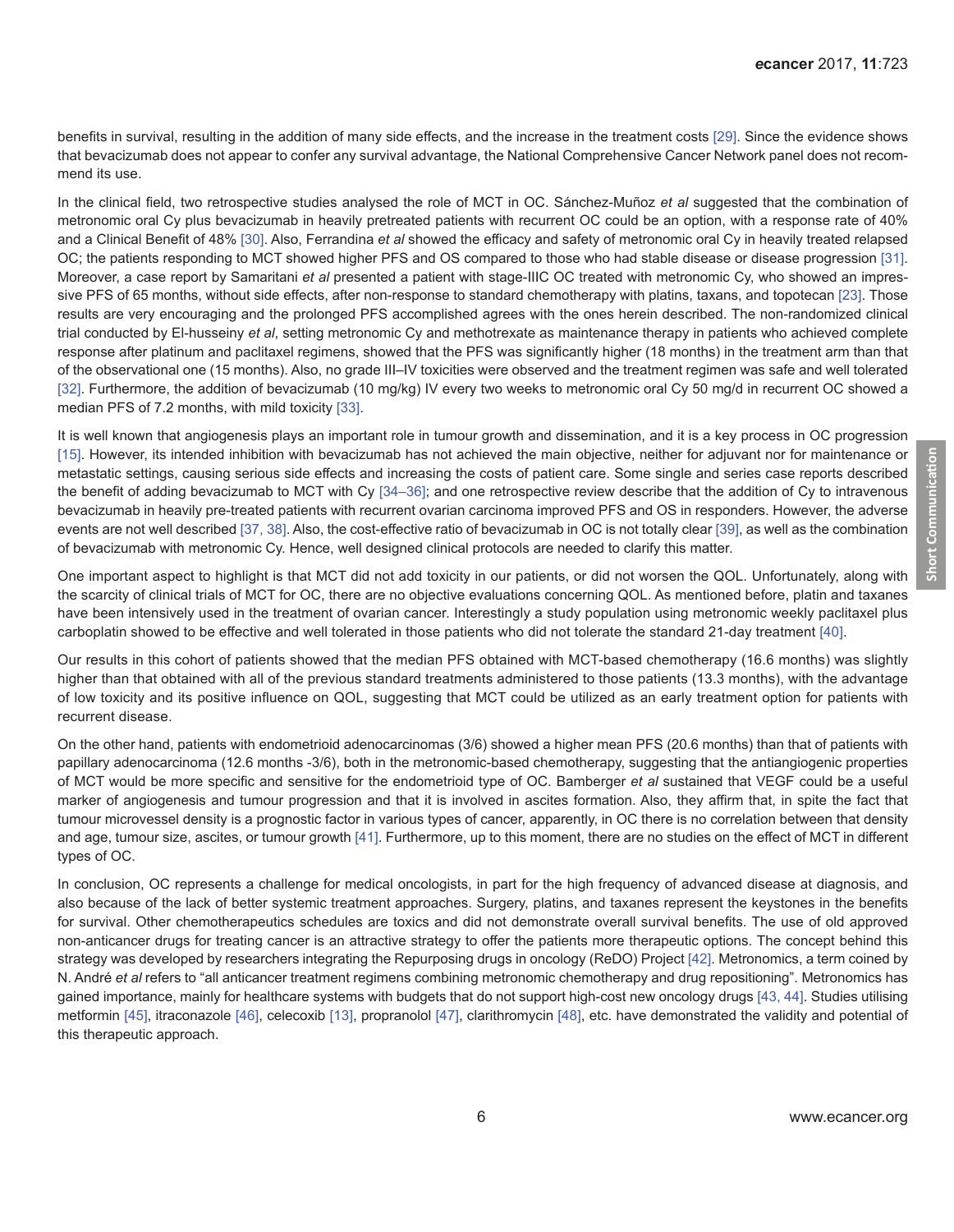## <span id="page-6-0"></span>**Conclusions**

In summary, based on the clinical responses obtained and the low toxicity of the treatment, metronomic chemotherapy and drug repurposing are options to be taken into account for OC therapeutics. Clinical trials are needed to corroborate these findings.

- The treatment with low doses of cyclophosphamide resulted in therapeutic response which varied from near clinical complete response to long stable disease.
- Metronomic chemotherapy could be a feasible treatment option for ovarian cancer patients.
- Metronomic chemotherapy with oral cyclophosphamide presented a low toxicity profile and did not affect the patient's quality of life.

### **Acknowledgments**

We would like to thank the Italian Hospital of Rosario for facilitating the access to the records.

### **Funding**

This work was supported by Roemmers Foundation and Ministry of Science, Technology and Innovation of Santa Fe, Argentine. HAP and OGS are fellows of National Scientific and Technologic Research Council (CONICET).

### **Ethical standards**

The authors declare that the protocol herein described complies with the current laws of Argentina. The protocol was authorised by the Bioethics Committee of the School of Medical Sciences, National University of Rosario.

#### **Conflict of interest statement**

The authors declare no potential conflict of interest.

#### **References**

- 1. Siegel RL, Miller KD and Jemal A (2015) **Cancer statistics, 2015** *CA Cancer J Clin* **65** 5–29 DOI: [10.3322/caac.21254](http://dx.doi.org/10.3322/caac.21254) PMID: [25559415](http://www.ncbi.nlm.nih.gov/pubmed/25559415)
- 2. Instituto Nacional del Cancer Argentina (2014) **Análisis de la situación del cáncer en Argentina, en base a los datos de Globocan 2012**
- 3. Siegel RL, Fedewa SA and Miller KD *et al* (2015) **Cancer statistics for Hispanics/Latinos, 2015** *CA Cancer J Clin* **65** 457–480 DOI: [10.3322/caac.21314](http://dx.doi.org/10.3322/caac.21314) PMID: [26375877](http://www.ncbi.nlm.nih.gov/pubmed/26375877)
- 4. Galea M, Gauci G, Calleja-Agius J and Schembri-Wismayer P (2016) **Peritoneal biomarkers in the early detection of ovarian cancer** *Minerva Ginecol* PMID: [27284942](http://www.ncbi.nlm.nih.gov/pubmed/27284942)
- 5. Holschneider CH and Berek JS (2000) **Ovarian cancer: epidemiology, biology, and prognostic factors** *Semin Surg Oncol* **19** 3–10 PMID: [10883018](http://www.ncbi.nlm.nih.gov/pubmed/10883018)
- 6. Chan JK, Brady MF and Penson RT *et al* (2016) **Weekly vs. every-3-week paclitaxel and carboplatin for ovarian cancer** *N Engl J Med* **374** 738–748 DOI: [10.1056/NEJMoa1505067](http://dx.doi.org/10.1056/NEJMoa1505067) PMID: [26933849](http://www.ncbi.nlm.nih.gov/pubmed/26933849) PMCID: [5081077](http://www.ncbi.nlm.nih.gov/pmc/articles/PMC5081077)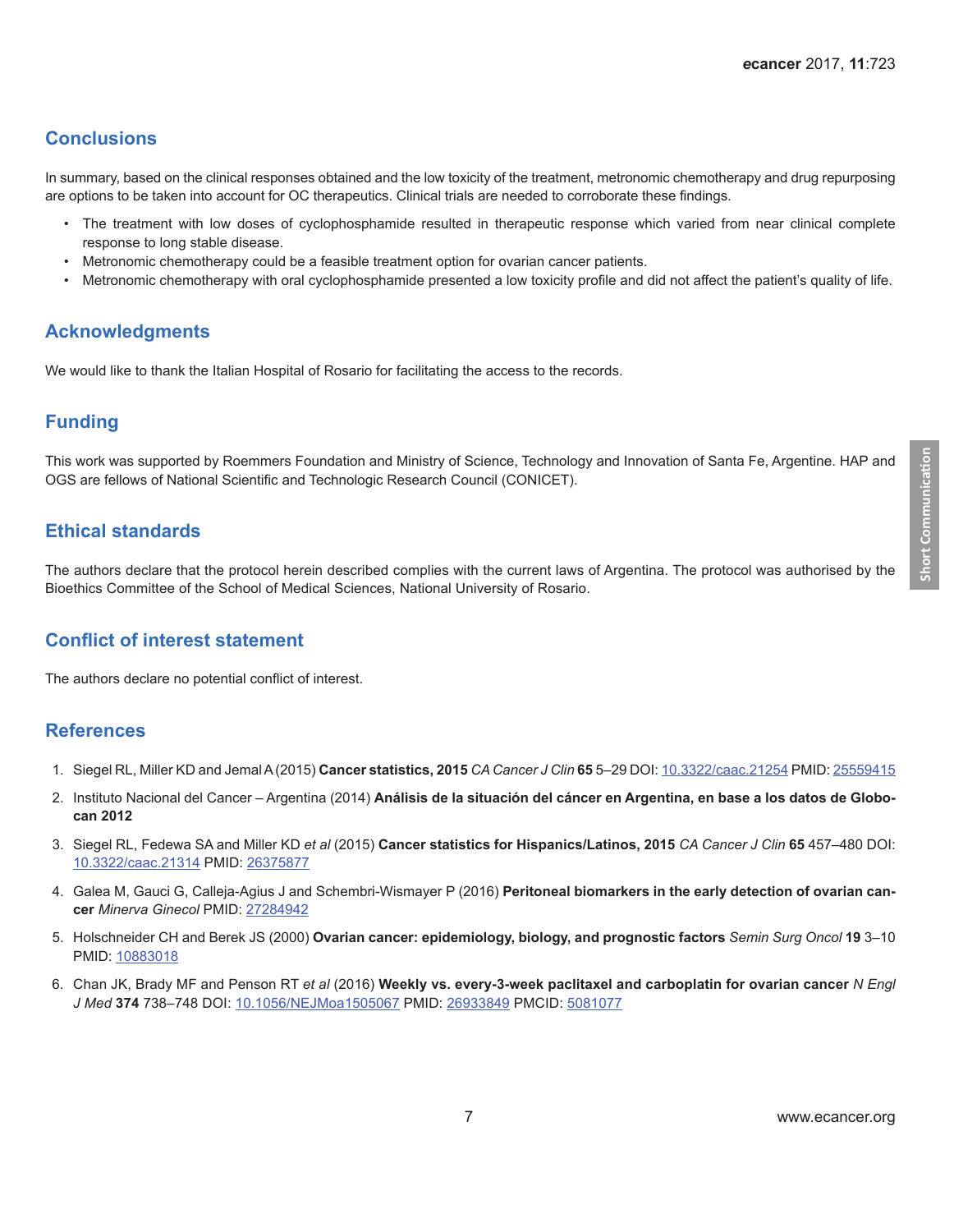- <span id="page-7-0"></span>7. Shim SH, Kim SN and Jung PS *et al* (2016) **Impact of surgical staging on prognosis in patients with borderline ovarian tumours: a meta-analysis** *Eur J Cancer* **54** 84–95 DOI: [10.1016/j.ejca.2015.11.005](http://dx.doi.org/10.1016/j.ejca.2015.11.005) PMID: [26735354](http://www.ncbi.nlm.nih.gov/pubmed/26735354)
- 8. Jaaback K, Johnson N and Lawrie TA (2016) **Intraperitoneal chemotherapy for the initial management of primary epithelial ovarian cancer** *Cochrane Database Syst Rev* CD005340 PMID: [26755441](http://www.ncbi.nlm.nih.gov/pubmed/26755441)
- 9. Armstrong DK, Bundy B and Wenzel L *et al* (2006) **Intraperitoneal cisplatin and paclitaxel in ovarian cancer** *N Engl J Med* **354**  34–43 DOI: [10.1056/NEJMoa052985](http://dx.doi.org/10.1056/NEJMoa052985) PMID: [16394300](http://www.ncbi.nlm.nih.gov/pubmed/16394300)
- 10. Colombo N, Conte PF and Pignata S *et al* (2016) **Bevacizumab in ovarian cancer: focus on clinical data and future perspectives**  *Crit Rev Oncol Hematol* **97** 335–348 DOI: [10.1016/j.critrevonc.2015.08.017](http://dx.doi.org/10.1016/j.critrevonc.2015.08.017)
- 11. Morgan RJ, Alvarez RD and Armstrong DK *et al* (2011) **Epithelial ovarian cancer** *J Natl Compr Canc Netw* **9** 82–113 PMID: [21233246](http://www.ncbi.nlm.nih.gov/pubmed/21233246)
- 12. Willmott LJ and Fruehauf JP (2010) **Targeted therapy in ovarian cancer** *J Oncol* **2010** 740472 DOI: [10.1155/2010/740472](http://dx.doi.org/10.1155/2010/740472) PMID: [20130818](http://www.ncbi.nlm.nih.gov/pubmed/20130818) PMCID: [2814233](http://www.ncbi.nlm.nih.gov/pmc/articles/PMC2814233)
- 13. Perroud HA, Alasino CM and Rico MJ *et al* (2016) **Metastatic breast cancer patients treated with low-dose metronomic chemotherapy with cyclophosphamide and celecoxib: clinical outcomes and biomarkers of response** *Cancer Chemother Pharmacol*  **77** 365–374 DOI: [10.1007/s00280-015-2947-9](http://dx.doi.org/10.1007/s00280-015-2947-9) PMID: [26721701](http://www.ncbi.nlm.nih.gov/pubmed/26721701)
- 14. Di Desidero T, Xu P and Man S *et al* (2015) **Potent efficacy of metronomic topotecan and pazopanib combination therapy in preclinical models of primary or late stage metastatic triple-negative breast cancer** *Oncotarget* **6** 42396–42410 PMID: [26623560](http://www.ncbi.nlm.nih.gov/pubmed/26623560) PMCID: [4767441](http://www.ncbi.nlm.nih.gov/pmc/articles/PMC4767441)
- 15. Kerbel RS (2015) **A decade of experience in developing preclinical models of advanced- or early-stage spontaneous metastasis to study antiangiogenic drugs, metronomic chemotherapy, and the tumor microenvironment** *Cancer J* **21** 274–283 DOI: [10.1097/PPO.0000000000000134](http://dx.doi.org/10.1097/PPO.0000000000000134) PMID: [26222079](http://www.ncbi.nlm.nih.gov/pubmed/26222079)
- 16. Bouche G, Andre N and Banavali S *et al* (2014) **Lessons from the Fourth Metronomic and Anti-angiogenic Therapy Meeting, 24-25 June 2014, Milan** *Ecancermedicalscience* **8** 463
- 17. Andre N, Carre M and Pasquier E (2014) **Metronomics: towards personalized chemotherapy?** *Nat Rev Clin Oncol* **11** 413–431 DOI: [10.1038/nrclinonc.2014.89](http://dx.doi.org/10.1038/nrclinonc.2014.89) PMID: [24913374](http://www.ncbi.nlm.nih.gov/pubmed/24913374)
- 18. Mittica G, Genta S and Aglietta M, *et al* (2016) **Immune checkpoint inhibitors: a new opportunity in the treatment of ovarian cancer?** *Int J Mol Sci* **17** DOI: [10.3390/ijms17071169](http://dx.doi.org/10.3390/ijms17071169) PMID: [27447625](http://www.ncbi.nlm.nih.gov/pubmed/27447625) PMCID: [4964540](http://www.ncbi.nlm.nih.gov/pmc/articles/PMC4964540)
- 19. Heylmann D, Bauer M and Becker H *et al* (2013) **Human CD4+CD25+ regulatory T cells are sensitive to low dose cyclophosphamide: implications for the immune response** *PLoS One* **8** e83384 DOI: [10.1371/journal.pone.0083384](http://dx.doi.org/10.1371/journal.pone.0083384) PMCID: [3871695](http://www.ncbi.nlm.nih.gov/pmc/articles/PMC3871695)
- 20. Le DT, Jaffee EM (2012) **Regulatory T-cell modulation using cyclophosphamide in vaccine approaches: a current perspective**  *Cancer Res* **72** 3439–3444 DOI: [10.1158/0008-5472.CAN-11-3912](http://dx.doi.org/10.1158/0008-5472.CAN-11-3912) PMID: [22761338](http://www.ncbi.nlm.nih.gov/pubmed/22761338) PMCID: [3399042](http://www.ncbi.nlm.nih.gov/pmc/articles/PMC3399042)
- 21. Perroud HA, Alasino CM and Rico MJ *et al* (2016) **Quality of life in patients with metastatic breast cancer treated with metronomic chemotherapy** *Future Oncol* **12** 1233–1242 DOI: [10.2217/fon-2016-0075](http://dx.doi.org/10.2217/fon-2016-0075) PMID: [26948919](http://www.ncbi.nlm.nih.gov/pubmed/26948919) PMCID: [4976839](http://www.ncbi.nlm.nih.gov/pmc/articles/PMC4976839)
- 22. Friedlander M, Butow P and Stockler M *et al* (2009) **Symptom control in patients with recurrent ovarian cancer: measuring the benefit of palliative chemotherapy in women with platinum refractory/resistant ovarian cancer** *Int J Gynecol Cancer* **19 Suppl 2** S44–48
- 23. Samaritani R, Corrado G and Vizza E, *et al* (2007) **Cyclophosphamide "metronomic" chemotherapy for palliative treatment of a young patient with advanced epithelial ovarian cancer** *BMC Cancer* **7** 65 DOI: [10.1186/1471-2407-7-65](http://dx.doi.org/10.1186/1471-2407-7-65) PMID: [17433113](http://www.ncbi.nlm.nih.gov/pubmed/17433113) PMCID: [1863429](http://www.ncbi.nlm.nih.gov/pmc/articles/PMC1863429)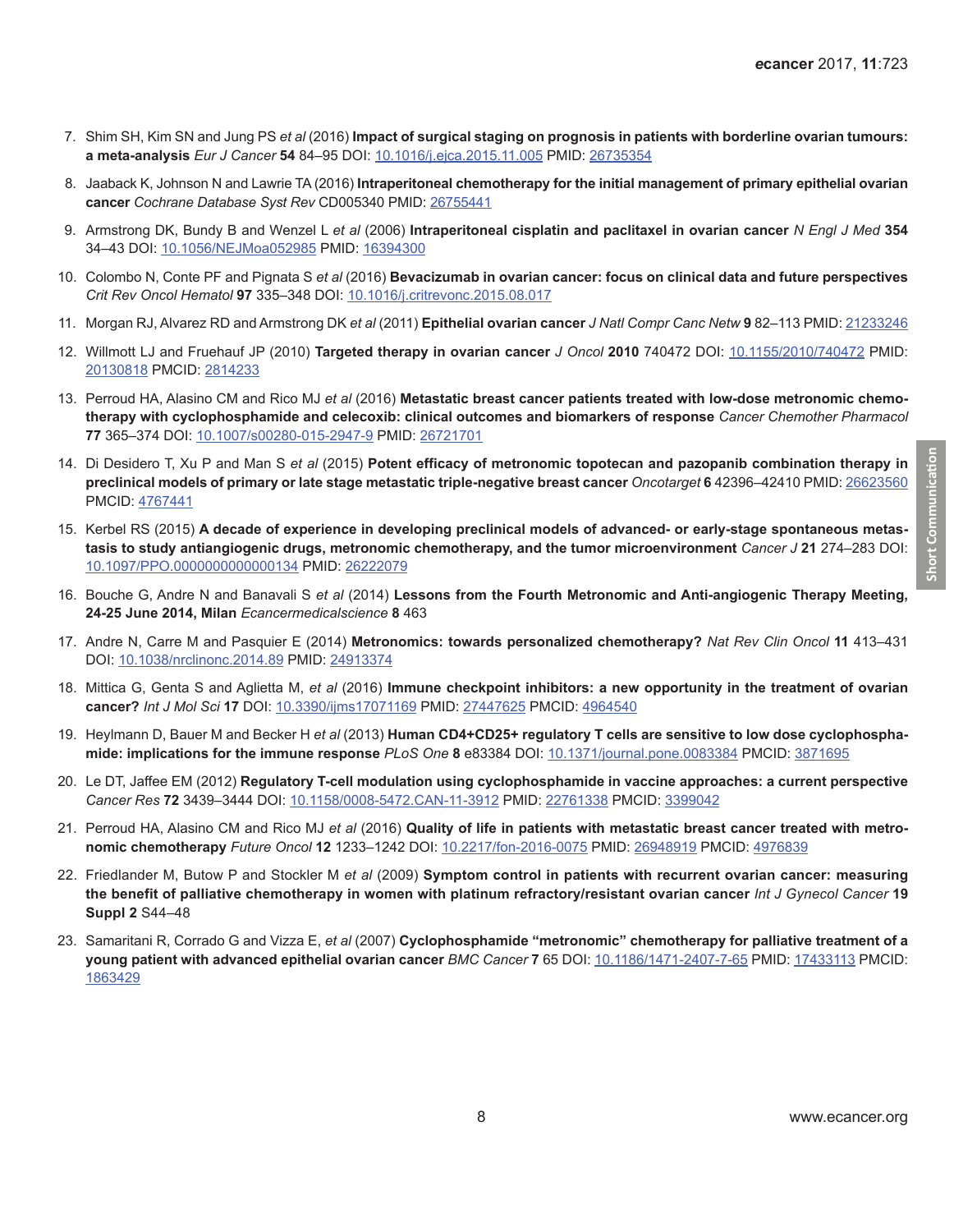- <span id="page-8-0"></span>24. Merritt WM, Danes CG and Shahzad MM *et al* (2009) **Anti-angiogenic properties of metronomic topotecan in ovarian carcinoma**  *Cancer Biol Ther* **8** 1596–1603 DOI: [10.4161/cbt.8.16.9004](http://dx.doi.org/10.4161/cbt.8.16.9004) PMID: [19738426](http://www.ncbi.nlm.nih.gov/pubmed/19738426) PMCID: [3916970](http://www.ncbi.nlm.nih.gov/pmc/articles/PMC3916970)
- 25. Previs RA, Armaiz-Pena GN and Lin YG *et al* (2015) **Dual metronomic chemotherapy with nab-paclitaxel and topotecan has potent antiangiogenic activity in ovarian cancer** *Mol Cancer Ther* **14** 2677–2686 DOI: [10.1158/1535-7163.MCT-14-0630](http://dx.doi.org/10.1158/1535-7163.MCT-14-0630) PMID: [26516159](http://www.ncbi.nlm.nih.gov/pubmed/26516159) PMCID: [4674355](http://www.ncbi.nlm.nih.gov/pmc/articles/PMC4674355)
- 26. Hashimoto K, Man S and Xu P *et al* (2010) **Potent preclinical impact of metronomic low-dose oral topotecan combined with the antiangiogenic drug pazopanib for the treatment of ovarian cancer** *Mol Cancer Ther* **9** 996–1006 DOI: [10.1158/1535-7163.MCT-](http://dx.doi.org/10.1158/1535-7163.MCT-09-0960)[09-0960](http://dx.doi.org/10.1158/1535-7163.MCT-09-0960) PMID: [20371722](http://www.ncbi.nlm.nih.gov/pubmed/20371722) PMCID: [2852477](http://www.ncbi.nlm.nih.gov/pmc/articles/PMC2852477)
- 27. Chow A, Wong A and Francia G *et al* (2014) **Preclinical analysis of resistance and cross-resistance to low-dose metronomic chemotherapy** *Invest New Drugs* **32** 47–59 DOI: [10.1007/s10637-013-9974-3](http://dx.doi.org/10.1007/s10637-013-9974-3)
- 28. Konner JA, Grabon DM and Gerst SR *et al* (2011) **Phase II study of intraperitoneal paclitaxel plus cisplatin and intravenous paclitaxel plus bevacizumab as adjuvant treatment of optimal stage II/III epithelial ovarian cancer** *J Clin Oncol* **29** 4662–4668 DOI: [10.1200/JCO.2011.36.1352](http://dx.doi.org/10.1200/JCO.2011.36.1352) PMID: [22067389](http://www.ncbi.nlm.nih.gov/pubmed/22067389) PMCID: [3667619](http://www.ncbi.nlm.nih.gov/pmc/articles/PMC3667619)
- 29. Gonzalez-Martin A, Sanchez-Lorenzo L and Bratos R *et al* (2014) **First-line and maintenance therapy for ovarian cancer: current status and future directions** *Drugs* **74** 879–889 DOI: [10.1007/s40265-014-0221-9](http://dx.doi.org/10.1007/s40265-014-0221-9) PMID: [24848752](http://www.ncbi.nlm.nih.gov/pubmed/24848752)
- 30. Sanchez-Munoz A, Mendiola C and Perez-Ruiz E *et al* (2010) **Bevacizumab plus low-dose metronomic oral cyclophosphamide in heavily pretreated patients with recurrent ovarian cancer** *Oncology* **79** 98–104 DOI: [10.1159/000320602](http://dx.doi.org/10.1159/000320602) PMID: [21079407](http://www.ncbi.nlm.nih.gov/pubmed/21079407)
- 31. Ferrandina G, Corrado G and Mascilini F *et al* (2014) **Metronomic oral cyclophosphamide (MOC) in the salvage therapy of heavily treated recurrent ovarian cancer patients: a retrospective, multicenter study** *BMC Cancer* **14** 947 DOI: [10.1186/1471-2407-](http://dx.doi.org/10.1186/1471-2407-14-947) [14-947](http://dx.doi.org/10.1186/1471-2407-14-947) PMID: [25495785](http://www.ncbi.nlm.nih.gov/pubmed/25495785) PMCID: [4301460](http://www.ncbi.nlm.nih.gov/pmc/articles/PMC4301460)
- 32. El-Husseiny K, Motawei H and Ali MS (2016) **Continuous low-dose oral cyclophosphamide and methotrexate as maintenance therapy in patients with advanced ovarian carcinoma after complete clinical response to platinum and paclitaxel chemotherapy** *Int J Gynecol Cancer* **26** 437–442 DOI: [10.1097/IGC.0000000000000647](http://dx.doi.org/10.1097/IGC.0000000000000647) PMID: [26825824](http://www.ncbi.nlm.nih.gov/pubmed/26825824)
- 33. Garcia AA, Hirte H and Fleming G *et al* (2008) **Phase II clinical trial of bevacizumab and low-dose metronomic oral cyclophosphamide in recurrent ovarian cancer: a trial of the California, Chicago, and Princess Margaret Hospital phase II consortia**  *J Clin Oncol* **26** 76–82 DOI: [10.1200/JCO.2007.12.1939](http://dx.doi.org/10.1200/JCO.2007.12.1939) PMID: [18165643](http://www.ncbi.nlm.nih.gov/pubmed/18165643)
- 34. Jurado JM, Sanchez A and Pajares B *et al* (2008) **Combined oral cyclophosphamide and bevacizumab in heavily pre-treated ovarian cancer** *Clin Transl Oncol* **10** 583–586 DOI: [10.1007/s12094-008-0254-7](http://dx.doi.org/10.1007/s12094-008-0254-7) PMID: [18796376](http://www.ncbi.nlm.nih.gov/pubmed/18796376)
- 35. Rose PG and Roma A (2013) **Evidence of extended (>7 years) activity of bevacizumab and metronomic cyclophosphamide in a patient with platinum-resistant low-grade serous ovarian carcinoma** *Anticancer Drugs* **24** 986–988 DOI: [10.1097/](http://dx.doi.org/10.1097/CAD.0b013e328363b64e) [CAD.0b013e328363b64e](http://dx.doi.org/10.1097/CAD.0b013e328363b64e) PMID: [23872910](http://www.ncbi.nlm.nih.gov/pubmed/23872910)
- 36. Aigner J, Bischofs E and Hallscheidt P *et al* (2011) **Long-term remission in a patient with heavily pretreated, advanced ovarian cancer achieved by bevacizumab and metronomic cyclophosphamide treatment** *Anticancer Drugs* **22** 1030–1033 DOI: [10.1097/](http://dx.doi.org/10.1097/CAD.0b013e32834a62b4) [CAD.0b013e32834a62b4](http://dx.doi.org/10.1097/CAD.0b013e32834a62b4) PMID: [21970854](http://www.ncbi.nlm.nih.gov/pubmed/21970854)
- 37. Barber EL, Zsiros E and Lurain JR *et al* (2013) **The combination of intravenous bevacizumab and metronomic oral cyclophosphamide is an effective regimen for platinum-resistant recurrent ovarian cancer** *J Gynecol Oncol* **24** 258–264 DOI: [10.3802/](http://dx.doi.org/10.3802/jgo.2013.24.3.258) [jgo.2013.24.3.258](http://dx.doi.org/10.3802/jgo.2013.24.3.258) PMID: [23875076](http://www.ncbi.nlm.nih.gov/pubmed/23875076) PMCID: [3714464](http://www.ncbi.nlm.nih.gov/pmc/articles/PMC3714464)
- 38. Pujade-Lauraine E (2013) **Bevacizumab and oral metronomic cyclophosphamide in platinum-resistant ovarian cancer** *J Gynecol Oncol* **24** 209–211 DOI: [10.3802/jgo.2013.24.3.209](http://dx.doi.org/10.3802/jgo.2013.24.3.209) PMID: [23875068](http://www.ncbi.nlm.nih.gov/pubmed/23875068) PMCID: [3714456](http://www.ncbi.nlm.nih.gov/pmc/articles/PMC3714456)